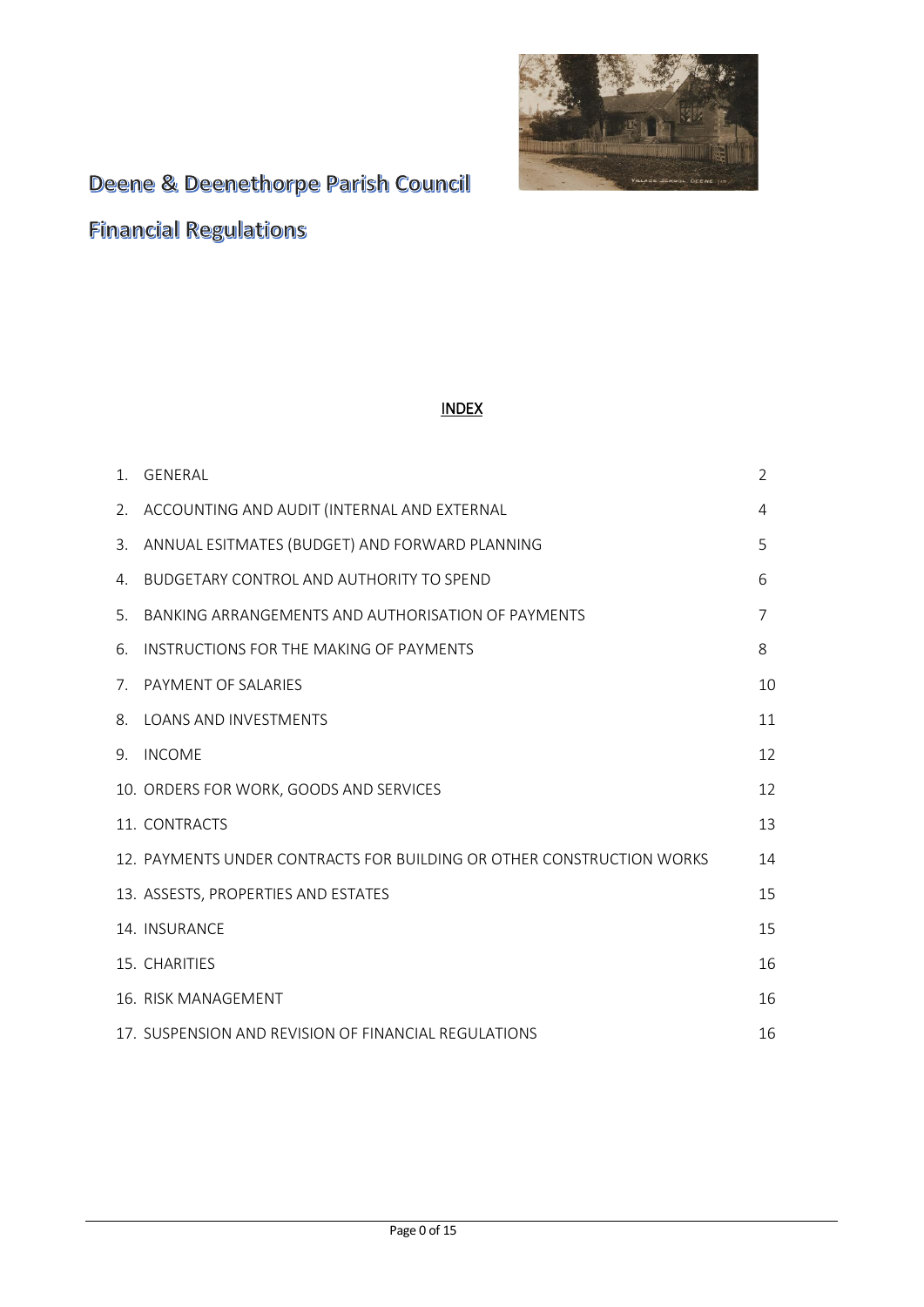# **1. GENERAL**

- 1.1. These financial regulations govern the conduct of financial management by the council and may only be amended or varied by resolution of the council. Financial regulations are one of the council's three governing policy documents providing procedural guidance for members and officers. Financial regulations must be observed in conjunction with the council's standing orders<sup>1</sup> and any individual financial regulations relating to contracts.
- 1.2. The council is responsible in law for ensuring that its financial management is adequate and effective and that the council has a sound system of internal control which facilitates the effective exercise of the council's functions, including arrangements for the management of risk.
- 1.3. The council's accounting control systems must include measures:
	- for the timely production of accounts;
	- that provide for the safe and efficient safeguarding of public money:
	- to prevent and detect inaccuracy and fraud; and
	- identifying the duties of officers.
- 1.4. These financial regulations demonstrate how the council meets these responsibilities and requirements.
- 1.5. At least once a year, prior to approving the Annual Governance Statement, the council must review the effectiveness of its system of internal control which shall be in accordance with proper practices.
- 1.6. Deliberate or wilful breach of these Regulations by an employee may give rise to disciplinary proceedings.
- 1.7. Members of Council are expected to follow the instructions within these Regulations and not to entice employees to breach them. Failure to follow instructions within these Regulations brings the office of councillor into disrepute.
- 1.8. The Responsible Financial Officer holds a statutory office to be appointed by the council. The Clerk has been appointed as RFO for this council and these regulations will apply accordingly.
- 1.9. The RFO;
	- acts under the policy direction of the council;

 $1$  Model standing orders for councils are available in Local Councils Explained © 2013 National Association of Local Councils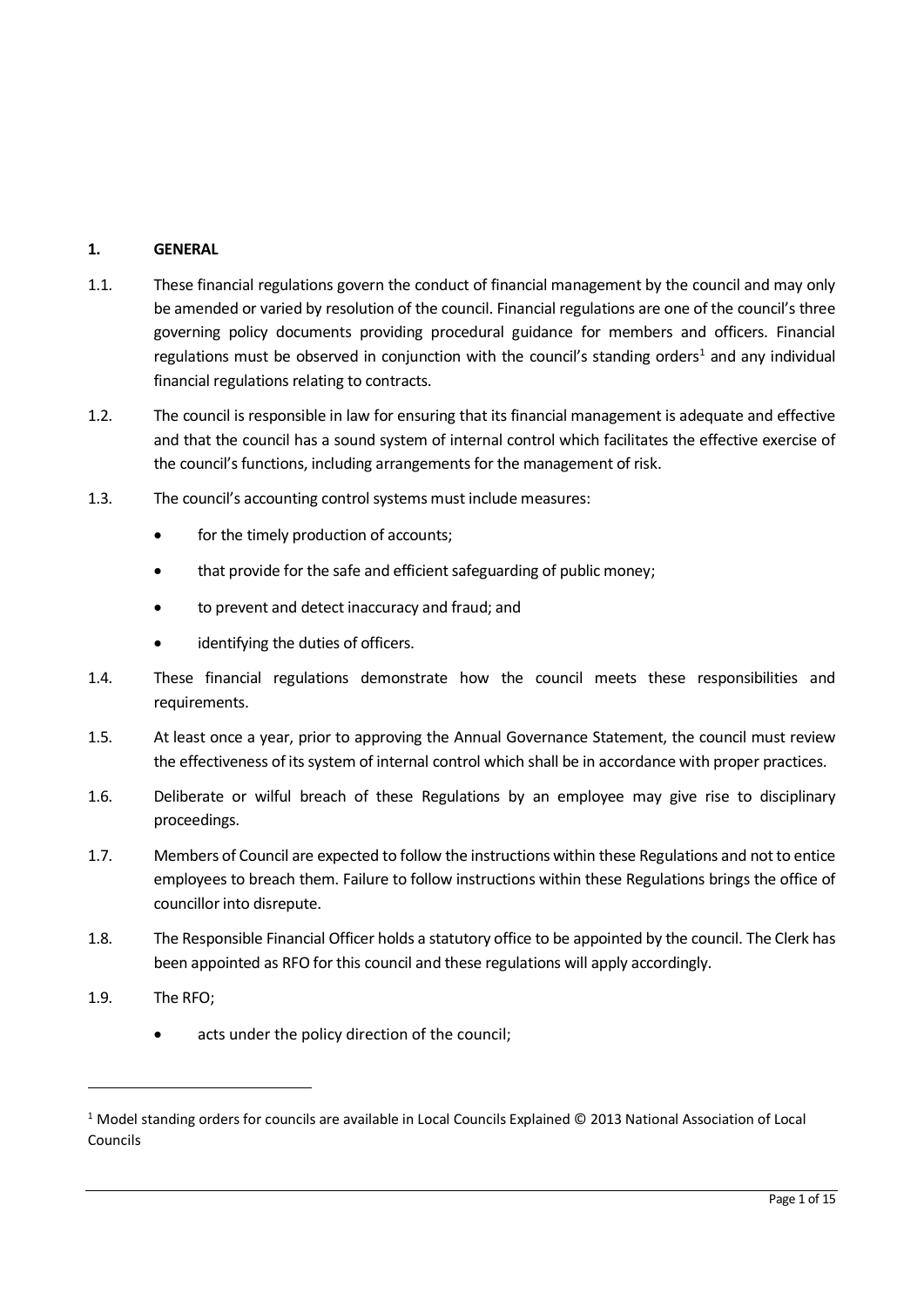- administers the council's financial affairs in accordance with all Acts, Regulations and proper practices;
- determines on behalf of the council its accounting records and accounting control systems;
- ensures the accounting control systems are observed;
- maintains the accounting records of the council up to date in accordance with proper practices;
- assists the council to secure economy, efficiency and effectiveness in the use of its resources; and
- produces financial management information as required by the council.
- 1.10. The accounting records determined by the Clerk shall be sufficient to show and explain the council's transactions and to enable the Clerk to ensure that any income and expenditure account and statement of balances, or record of receipts and payments and additional information, as the case may be, or management information prepared for the council from time to time comply with the Accounts and Audit Regulations.
- 1.11. The accounting records determined by the Clerk shall in particular contain:
	- entries from day to day of all sums of money received and expended by the council and the matters to which the income and expenditure or receipts and payments account relate;
	- a record of the assets and liabilities of the council; and
	- wherever relevant, a record of the council's income and expenditure in relation to claims made, or to be made, for any contribution, grant or subsidy.
- 1.12. The accounting control systems determined by the Clerk shall include:
	- procedures to ensure that the financial transactions of the council are recorded as soon as reasonably practicable and as accurately and reasonably as possible;
	- procedures to enable the prevention and detection of inaccuracies and fraud and the ability to reconstruct any lost records;
	- identification of the duties of officers dealing with financial transactions and division of responsibilities of those officers in relation to significant transactions;
	- procedures to ensure that uncollectable amounts, including any bad debts are not submitted to the council for approval to be written off except with the approval of the Clerk and that the approvals are shown in the accounting records; and
	- measures to ensure that risk is properly managed.
- 1.13. The council is not empowered by these Regulations or otherwise to delegate certain specified decisions. In particular any decision regarding:
	- setting the final budget or the precept (council tax requirement):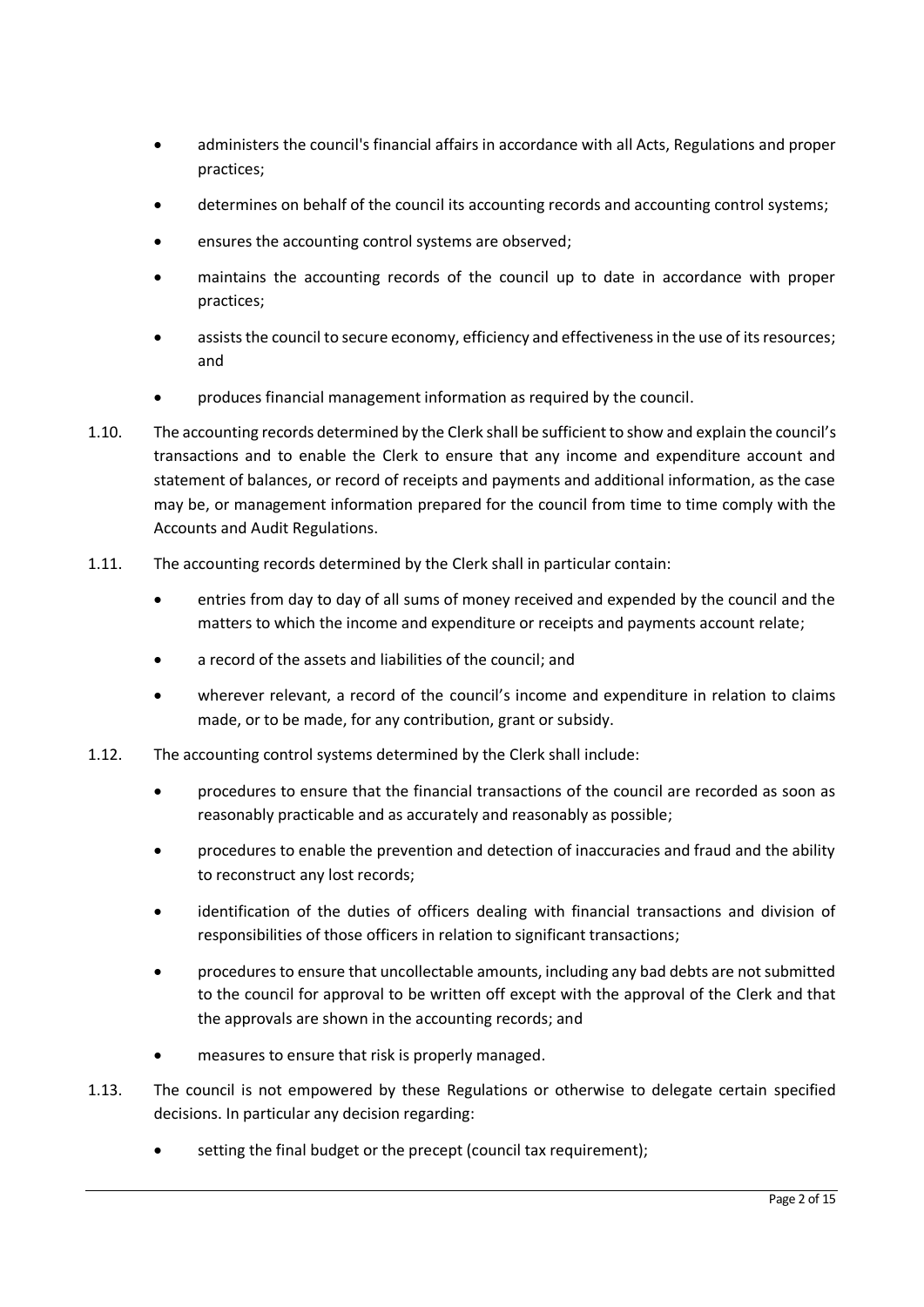- approving accounting statements;
- approving an annual governance statement;
- borrowing;
- writing off bad debts;
- declaring eligibility for the General Power of Competence; and
- addressing recommendations in any report from the internal or external auditors,

shall be a matter for the full council only.

- 1.14. In addition the council must:
	- determine and keep under regular review the bank mandate for all council bank accounts;
	- approve any grant or a single commitment in excess of £5,000; and
	- in respect of the annual salary for any employee have regard to recommendations about annual salaries of employees made by the relevant committee in accordance with its terms of reference.
- 1.15. In these financial regulations, references to the Accounts and Audit Regulations or 'the regulations' shall mean the regulations issued under the provisions of section 27 of the Audit Commission Act 1998, or any superseding legislation, and then in force unless otherwise specified.

In these financial regulations the term 'proper practice' or 'proper practices' shall refer to guidance issued in *Governance and Accountability for Local Councils - a Practitioners' Guide (England)* issued by the Joint Practitioners Advisory Group (JPAG), available from the websites of NALC and the Society for Local Council Clerks (SLCC).

# **2. ACCOUNTING AND AUDIT (INTERNAL AND EXTERNAL)**

- 2.1. All accounting procedures and financial records of the council shall be determined by the Clerk in accordance with the Accounts and Audit Regulations, appropriate guidance and proper practices.
- 2.2. On a regular basis, at least once in each quarter, and at each financial year end, a member other than the Chairman or a cheque signatory shall be appointed to verify bank reconciliations for all accounts produced by the Clerk. The member shall sign the reconciliations and the original bank statements or similar document as evidence of verification. This activity shall on conclusion be reported, including any exceptions, to and noted by the council.
- 2.3. The Clerk shall complete the annual statement of accounts, annual report, and any related documents of the council contained in the Annual Return (as specified in proper practices) as soon as practicable after the end of the financial year and having certified the accounts shall submit them and report thereon to the council within the timescales set by the Accounts and Audit Regulations.
- 2.4. The council shall ensure that there is an adequate and effective system of internal audit of its accounting records, and of its system of internal control in accordance with proper practices. Any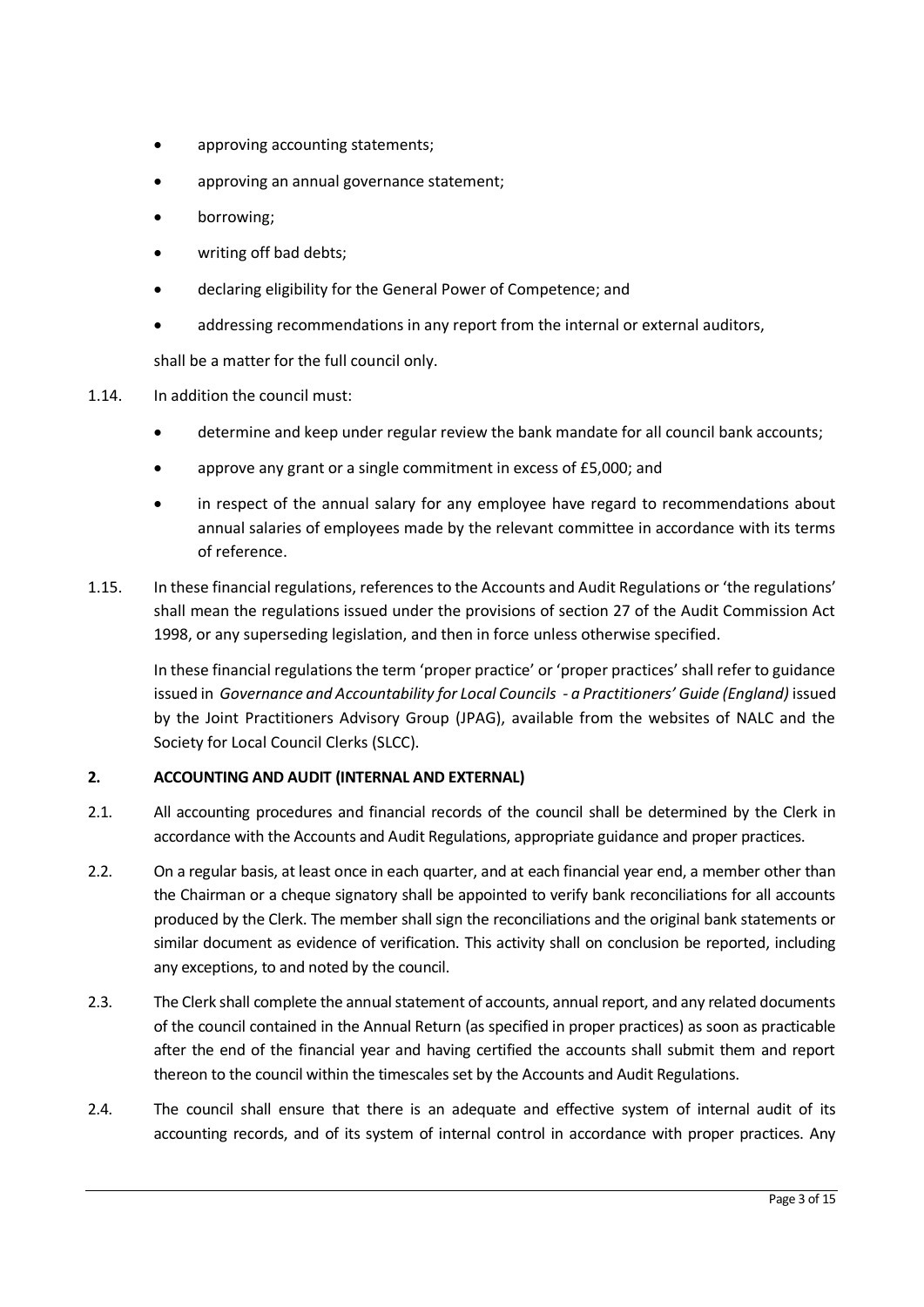officer or member of the council shall make available such documents and records as appear to the council to be necessary for the purpose of the audit and shall, as directed by the council, supply the Clerk, internal auditor, or external auditor with such information and explanation as the council considers necessary for that purpose.

- 2.5. The internal auditor shall be appointed by and shall carry out the work in relation to internal controls required by the council in accordance with proper practices.
- 2.6. The internal auditor shall:
	- be competent and independent of the financial operations of the council;
	- report to council in writing, or in person, on a regular basis with a minimum of one annual written report during each financial year;
	- to demonstrate competence, objectivity and independence, be free from any actual or perceived conflicts of interest, including those arising from family relationships; and
	- have no involvement in the financial decision making, management or control of the council.
- 2.7. Internal or external auditors may not under any circumstances:
	- perform any operational duties for the council;
	- initiate or approve accounting transactions; or
	- direct the activities of any council employee, except to the extent that such employees have been appropriately assigned to assist the internal auditor.
- 2.8. For the avoidance of doubt, in relation to internal audit the terms 'independent' and 'independence' shall have the same meaning as is described in proper practices.
- 2.9. The Clerk shall make arrangements for the exercise of electors' rights in relation to the accounts including the opportunity to inspect the accounts, books, and vouchers and display or publish any notices and statements of account required by Audit Commission Act 1998, or any superseding legislation, and the Accounts and Audit Regulations.
- 2.10. The Clerk shall, without undue delay, bring to the attention of all councillors any correspondence or report from internal or external auditors.

# **3. ANNUAL ESTIMATES (BUDGET) AND FORWARD PLANNING**

- 3.1. Each committee shall review its three year forecast of revenue and capital receipts and payments. Having regard to the forecast, it shall thereafter formulate and submit proposals for the following financial year to the council not later than the end of November each year including any proposals for revising the forecast.
- 3.2. The Clerk must each year, by no later than December, prepare detailed estimates of all receipts and payments including the use of reserves and all sources of funding for the following financial year in the form of a budget to be considered by the [relevant committee and the] council.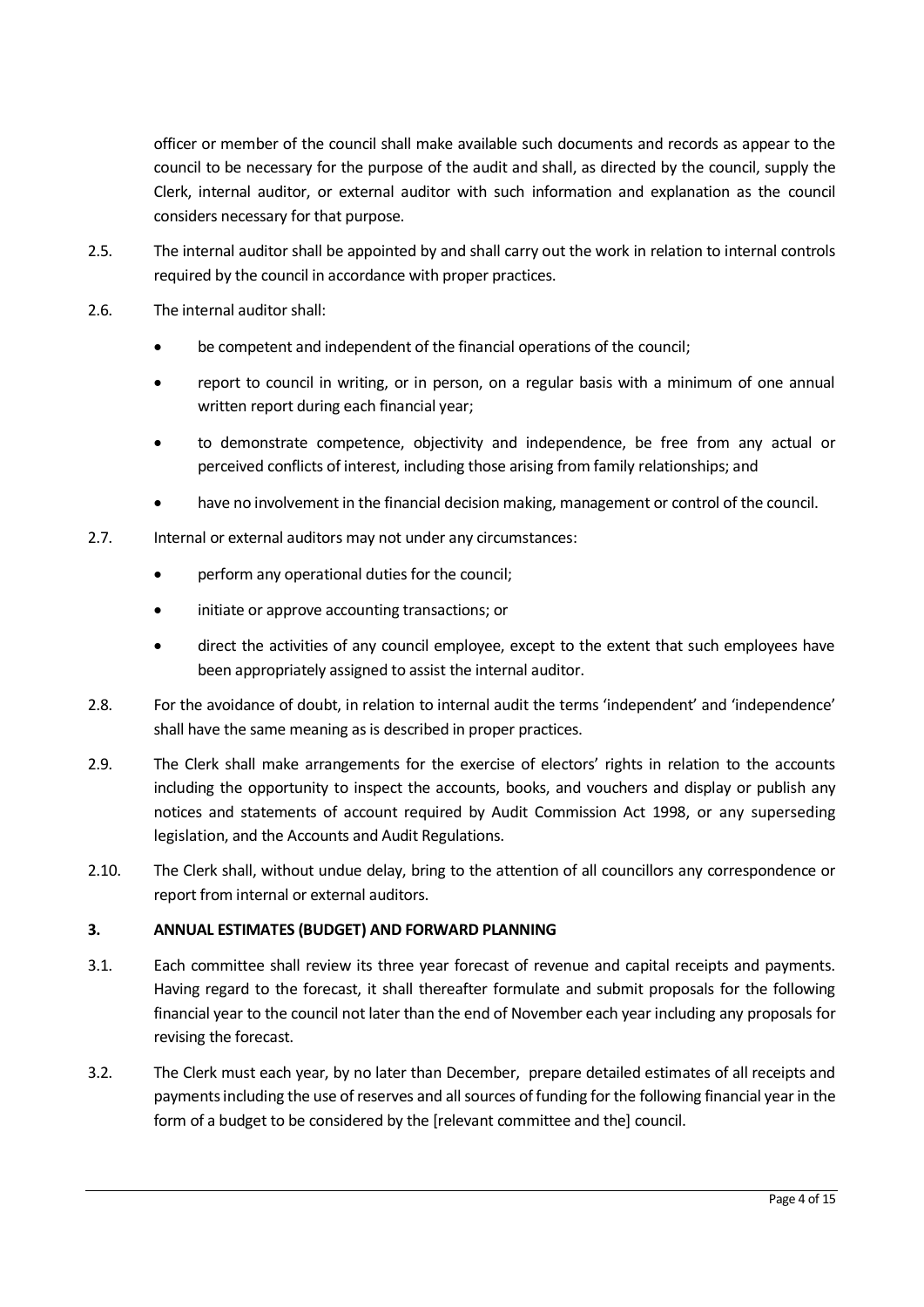- 3.3. The council shall consider annual budget proposals in relation to the council's three year forecast of revenue and capital receipts and payments including recommendations for the use of reserves and sources of funding and update the forecast accordingly.
- 3.4. The council shall fix the precept (council tax requirement), and relevant basic amount of council tax to be levied for the ensuing financial year not later than by the end of January each year. The Clerk shall issue the precept to the billing authority and shall supply each member with a copy of the approved annual budget.
- 3.5. The approved annual budget shall form the basis of financial control for the ensuing year.

#### **4. BUDGETARY CONTROL AND AUTHORITY TO SPEND**

- 4.1. Expenditure on revenue items may be authorised up to the amounts included for that class of expenditure in the approved budget. This authority is to be determined by:
	- the council for all items over £5,000;
	- a duly delegated committee of the council for items over £500; or
	- the Clerk, in conjunction with Chairman of Council or Chairman of the appropriate committee, for any items below £500.

Such authority is to be evidenced by a minute or by an authorisation slip duly signed by the Clerk, and where necessary also by the appropriate Chairman.

Contracts may not be disaggregated to avoid controls imposed by these regulations.

- 4.2. No expenditure may be authorised that will exceed the amount provided in the revenue budget for that class of expenditure other than by resolution of the council, or duly delegated committee. During the budget year and with the approval of council having considered fully the implications for public services, unspent and available amounts may be moved to other budget headings or to an earmarked reserve as appropriate ('virement').
- 4.3. Unspent provisions in the revenue or capital budgets for completed projects shall not be carried forward to a subsequent year.
- 4.4. The salary budgets are to be reviewed at least annually in [October] for the following financial year and such review shall be evidenced by a hard copy schedule signed by the Clerk and the Chairman of Council or relevant committee. The Clerk will inform committees of any changes impacting on their budget requirement for the coming year in good time.
- 4.5. In cases of extreme risk to the delivery of council services, the clerk may authorise revenue expenditure on behalf of the council which in the Clerk's judgement it is necessary to carry out. Such expenditure includes repair, replacement or other work, whether or not there is any budgetary provision for the expenditure, subject to a limit of £500. The Clerk shall report such action to the chairman as soon as possible and to the council as soon as practicable thereafter.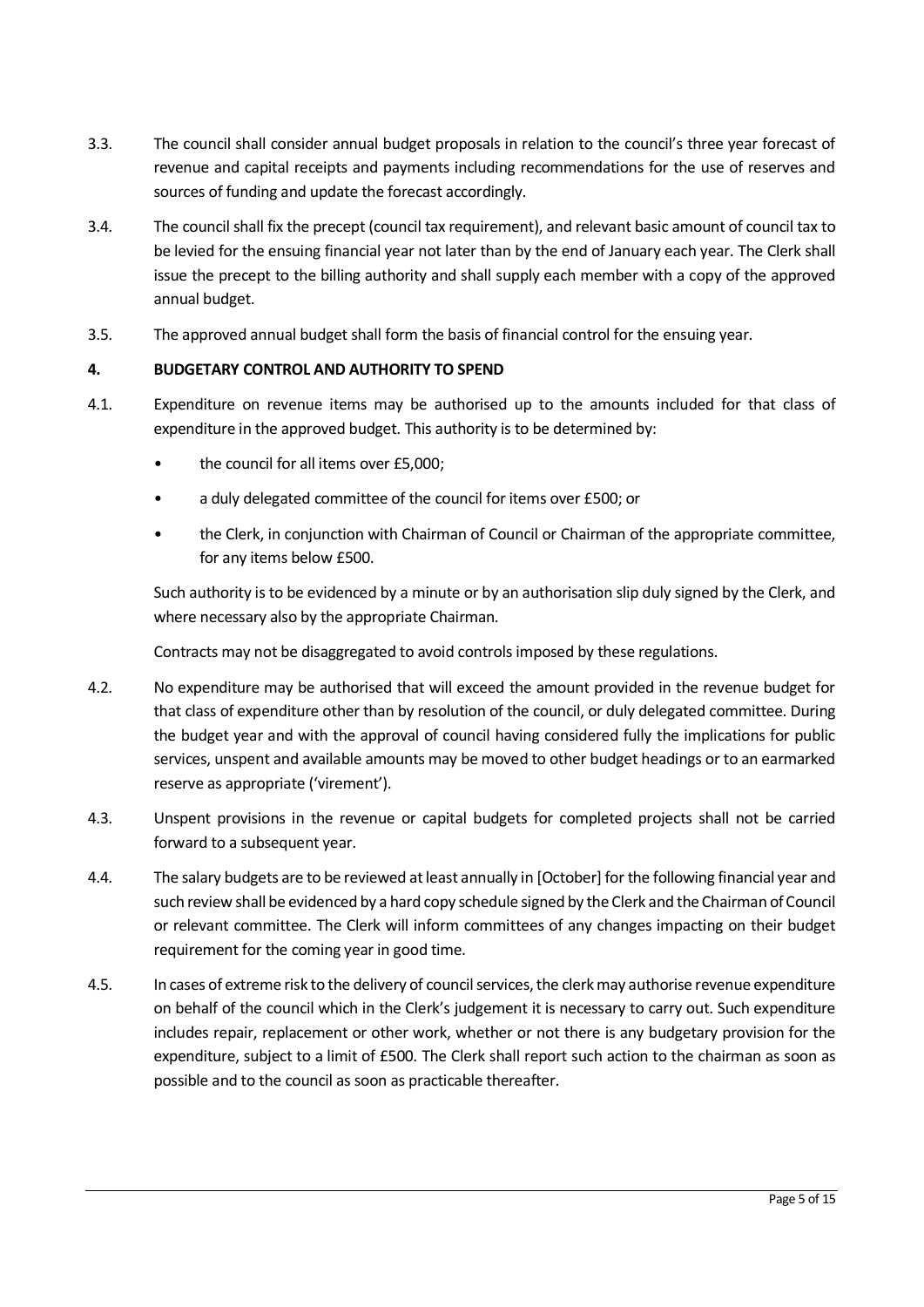- 4.6. No expenditure shall be authorised in relation to any capital project and no contract entered into or tender accepted involving capital expenditure unless the council is satisfied that the necessary funds are available and the requisite borrowing approval has been obtained.
- 4.7. All capital works shall be administered in accordance with the council's standing orders and financial regulations relating to contracts.
- 4.8. The Clerk shall regularly provide the council with a statement of receipts and payments to date under each head of the budgets, comparing actual expenditure to the appropriate date against that planned as shown in the budget. These statements are to be prepared at least at the end of each financial quarter and shall show explanations of material variances. For this purpose "material" shall be in excess of £100 or 15% of the budget.
- 4.9. Changes in earmarked reserves shall be approved by council as part of the budgetary control process.

# **5. BANKING ARRANGEMENTS AND AUTHORISATION OF PAYMENTS**

- 5.1. The council's banking arrangements, including the bank mandate, shall be made by the Clerk and approved by the council; banking arrangements may not be delegated to a committee. They shall be regularly reviewed for safety and efficiency. The council shall seek credit references in respect of members or employees who act as signatories.
- 5.2. The Clerk shall prepare a schedule of payments requiring authorisation, forming part of the Agenda for the Meeting and, together with the relevant invoices, present the schedule to council [or finance committee]. The council / committee shall review the schedule for compliance and, having satisfied itself shall authorise payment by a resolution of the council [or finance committee]. The approved schedule shall be ruled off and initialled by the Chairman of the Meeting. A detailed list of all payments shall be disclosed within or as an attachment to the minutes of the meeting at which payment was authorised. Personal payments (including salaries, wages, expenses and any payment made in relation to the termination of a contract of employment) may be summarised to remove public access to any personal information.
- 5.3. All invoices for payment shall be examined, verified and certified by the Clerk to confirm that the work, goods or services to which each invoice relates has been received, carried out, examined and represents expenditure previously approved by the council.
- 5.4. The Clerk shall examine invoices for arithmetical accuracy and analyse them to the appropriate expenditure heading. The Clerk shall take all steps to pay all invoices submitted, and which are in order, at the next available council meeting.
- 5.5. The Clerk shall have delegated authority to authorise the payment of items only in the following circumstances:
	- a) If a payment is necessary to avoid a charge to interest under the Late Payment of Commercial Debts (Interest) Act 1998, and the due date for payment is before the next scheduled Meeting of council, where the Clerk certify that there is no dispute or other reason to delay payment, provided that a list of such payments shall be submitted to the next appropriate meeting of council [or finance committee];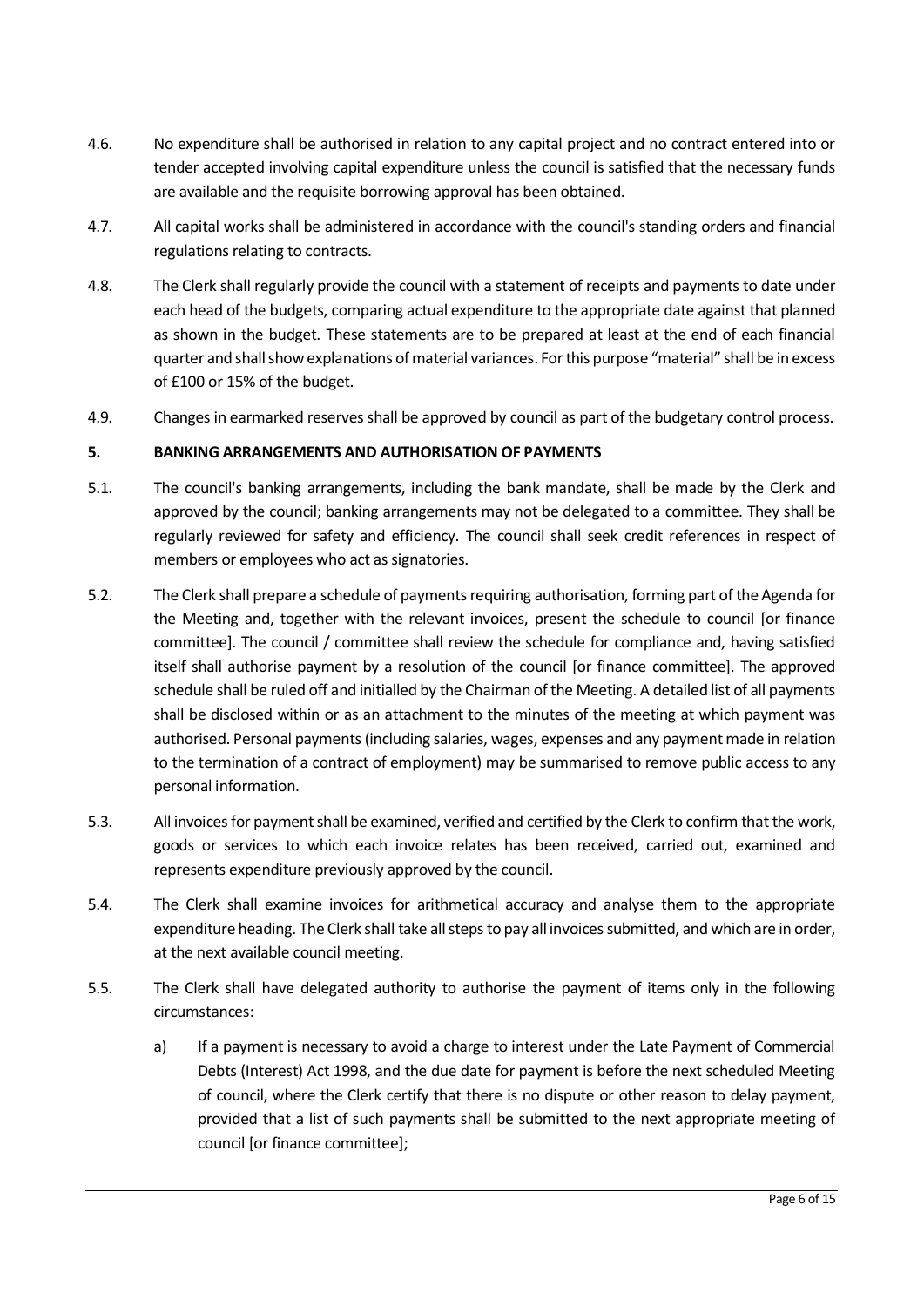- b) An expenditure item authorised under 5.6 below (continuing contracts and obligations) provided that a list of such payments shall be submitted to the next appropriate meeting of council [or finance committee]; or
- c) fund transfers within the councils banking arrangements up to the sum of  $[£10,000]$ , provided that a list of such payments shall be submitted to the next appropriate meeting of council [or finance committee].
- 5.6. For each financial year the Clerk shall draw up a list of due payments which arise on a regular basis as the result of a continuing contract, statutory duty, or obligation (such as but not exclusively) Salaries, PAYE and NI, Superannuation Fund and regular maintenance contracts and the like for which council [,or a duly authorised committee,] may authorise payment for the year provided that the requirements of regulation 4.1 (Budgetary Controls) are adhered to, provided also that a list of such payments shall be submitted to the next appropriate meeting of council [or Finance Committee].
- 5.7. A record of regular payments made under 5.6 above shall be drawn up and be signed by two members on each and every occasion when payment is authorised - thus controlling the risk of duplicated payments being authorised and / or made.
- 5.8. In respect of grants a duly authorised committee shall approve expenditure within any limits set by council and in accordance with any policy statement approved by council. Any Revenue or Capital Grant in excess of £5,000 shall before payment, be subject to ratification by resolution of the council.
- 5.9. Members are subject to the Code of Conduct that has been adopted by the council and shall comply with the Code and Standing Orders when a decision to authorise or instruct payment is made in respect of a matter in which they have a disclosable pecuniary or otherinterest, unless a dispensation has been granted.
- 5.10. The council will aim to rotate the duties of members in these Regulations so that onerous duties are shared out as evenly as possible over time.
- 5.11. Any changes in the recorded details of suppliers, such as bank account records, shall be approved in writing by a Member.

# **6. INSTRUCTIONS FOR THE MAKING OF PAYMENTS**

- 6.1. The council will make safe and efficient arrangements for the making of its payments.
- 6.2. Following authorisation under Financial Regulation 5 above, the council, a duly delegated committee or, if so delegated, the Clerk shall give instruction that a payment shall be made.
- 6.3. All payments shall be effected by cheque or other instructions to the council's bankers, or otherwise, in accordance with a resolution of council [or duly delegated committee].
- 6.4. Cheques or orders for payment drawn on the bank account in accordance with the schedule as presented to council or committee shall be signed by two members of council in accordance with a resolution instructing that payment. A member who is a bank signatory, having a connection by virtue of family or business relationships with the beneficiary of a payment, should not, under normal circumstances, be a signatory to the payment in question.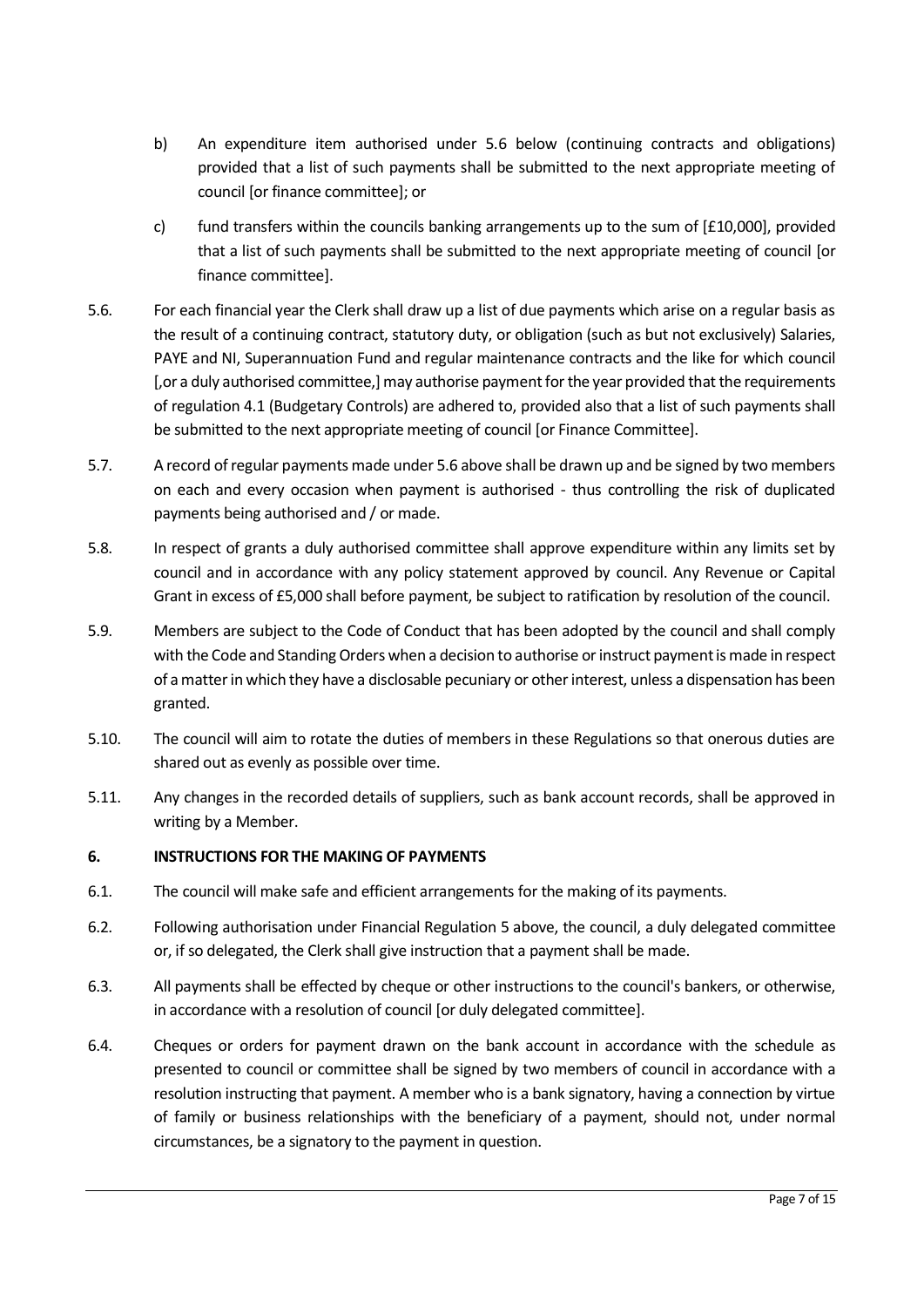- 6.5. To indicate agreement of the details shown on the cheque or order for payment with the counterfoil and the invoice or similar documentation, the signatories shall each also initial the cheque counterfoil.
- 6.6. Cheques or orders for payment shall not normally be presented for signature other than at a council or committee meeting (including immediately before or after such a meeting). Any signatures obtained away from such meetings shall be reported to the council at the next convenient meeting.
- 6.7. If thought appropriate by the council, payment for utility supplies (energy, telephone and water) and any National Non-Domestic Rates may be made by variable direct debit provided that the instructions are signed by two members and any payments are reported to council as made. The approval of the use of a variable direct debit shall be renewed by resolution of the council at least every two years.
- 6.8. If thought appropriate by the council, payment for certain items (principally salaries) may be made by banker's standing order provided that the instructions are signed, or otherwise evidenced by two members are retained and any payments are reported to council as made. The approval of the use of a banker's standing order shall be renewed by resolution of the council at least every two years.
- 6.9. If thought appropriate by the council, payment for certain items may be made by BACS or CHAPS methods provided that the instructions for each payment are signed, or otherwise evidenced, by two authorised bank signatories, are retained and any payments are reported to council as made. The approval of the use of BACS or CHAPS shall be renewed by resolution of the council at least every two years.
- 6.10. If thought appropriate by the council payment for certain items may be made by internet banking transfer provided evidence is retained showing which members approved the payment.
- 6.11. Where a computer requires use of a personal identification number (PIN) or other password(s), for access to the council's records on that computer, a note shall be made of the PIN and Passwords and shall be handed to and retained by the Chairman of Council in a sealed dated envelope. This envelope may not be opened other than in the presence of two other councillors. After the envelope has been opened, in any circumstances, the PIN and / or passwords shall be changed as soon as practicable. The fact that the sealed envelope has been opened, in whatever circumstances, shall be reported to all members immediately and formally to the next available meeting of the council. This will not be required for a member's personal computer used only for remote authorisation of bank payments.
- 6.12. No employee or councillorshall disclose any PIN or password, relevant to the working of the council or its bank accounts, to any person not authorised in writing by the council or a duly delegated committee.
- 6.13. Regular back-up copies of the records on any computer shall be made and shall be stored securely away from the computer in question, and preferably off site.
- 6.14. The council, and any members using computers for the council's financial business, shall ensure that anti-virus, anti-spyware and firewall software with automatic updates, together with a high level of security, is used.
- 6.15. Where internet banking arrangements are made with any bank, the Clerk shall be appointed as the Service Administrator. The bank mandate approved by the council shall identify a number of councillors who will be authorised to approve transactions on those accounts. The bank mandate will state clearly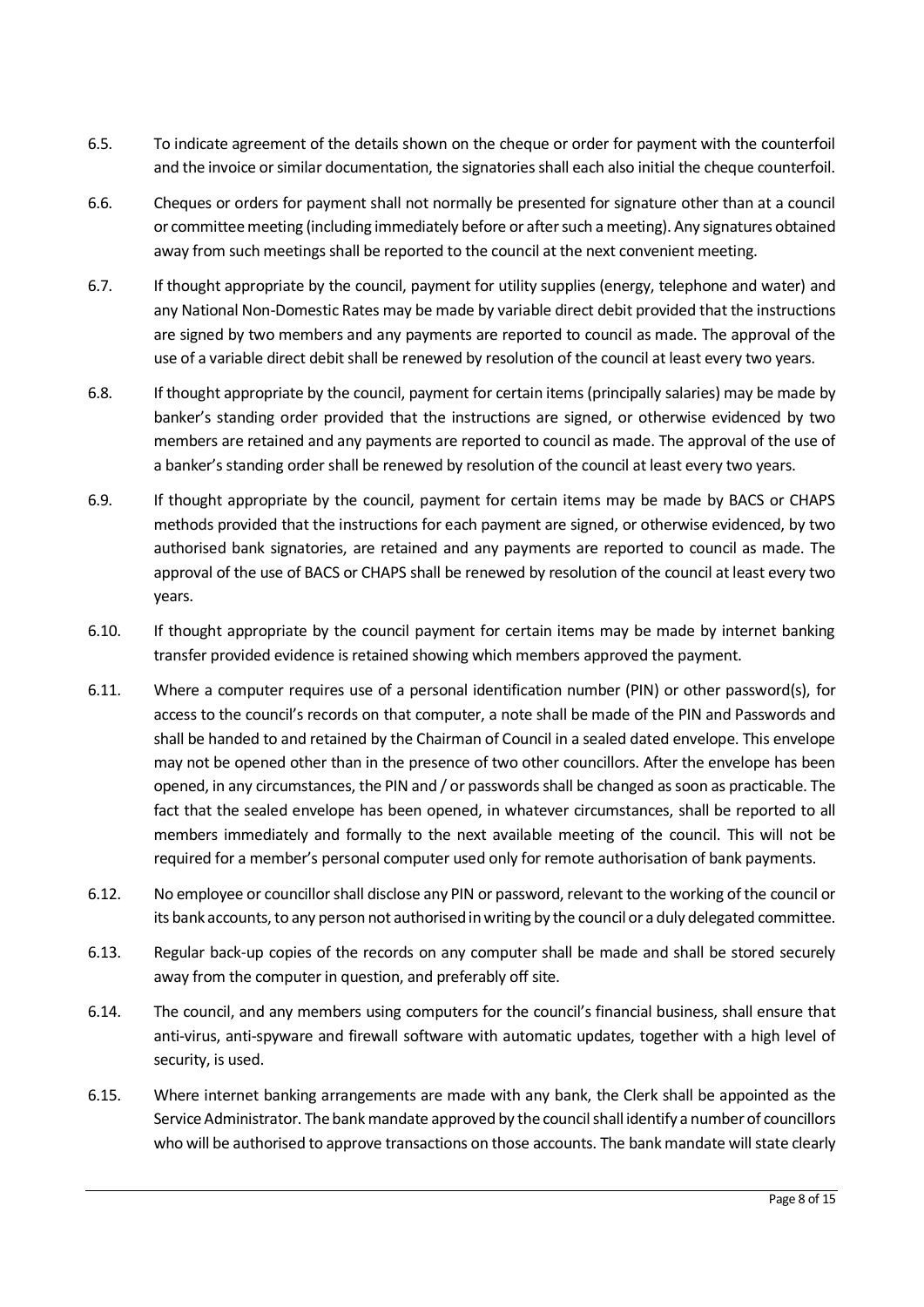the amounts of payments that can be instructed by the use of the Service Administrator alone, or by the Service Administrator with a stated number of approvals.

- 6.16. Access to any internet banking accounts will be directly to the access page (which may be saved under "favourites"), and not through a search engine or e-mail link. Remembered or saved passwords facilities must not be used on any computer used for council banking work. Breach of this Regulation will be treated as a very serious matter under these regulations.
- 6.17. Changes to account details for suppliers, which are used for internet banking may only be changed on written hard copy notification by the supplier and supported by hard copy authority for change signed by two of Councillors. A programme of regular checks of standing data with suppliers will be followed.
- 6.18. Any Debit Card issued for use will be specifically restricted to the Clerk and will also be restricted to a single transaction maximum value of £500 unless authorised by council or finance committee in writing before any order is placed.
- 6.19. A pre-paid debit card may be issued to employees with varying limits. These limits will be set by the council. Transactions and purchases made will be reported to the council and authority for topping-up shall be at the discretion of the council.
- 6.20. Any corporate credit card or trade card account opened by the council will be specifically restricted to use by the Clerk and shall be subject to automatic payment in full at each month-end. Personal credit or debit cards of members or staff shall not be used under any circumstances.
- 6.21. The council will not maintain any form of cash float. All cash received must be banked intact. Any payments made in cash by the Clerk (for example for postage or minor stationery items) shall be refunded on a regular basis, at least quarterly.

# **7. PAYMENT OF SALARIES**

- 7.1. As an employer, the council shall make arrangements to meet fully the statutory requirements placed on all employers by PAYE and National Insurance legislation. The payment of all salaries shall be made in accordance with payroll records and the rules of PAYE and National Insurance currently operating, and salary rates shall be as agreed by council, or duly delegated committee.
- 7.2. Payment of salaries and payment of deductions from salary such as may be required to be made for tax, national insurance and pension contributions, or similar statutory or discretionary deductions must be made in accordance with the payroll records and on the appropriate dates stipulated in employment contracts, provided that each payment is reported to the next available council meeting, as set out in these regulations above.
- 7.3. No changes shall be made to any employee's pay, emoluments, or terms and conditions of employment without the prior consent of the council.
- 7.4. Each and every payment to employees of net salary and to the appropriate creditor of the statutory and discretionary deductions shall be recorded in a separate confidential record (confidential cash book). This confidential record is not open to inspection or review (under the Freedom of Information Act 2000 or otherwise) other than: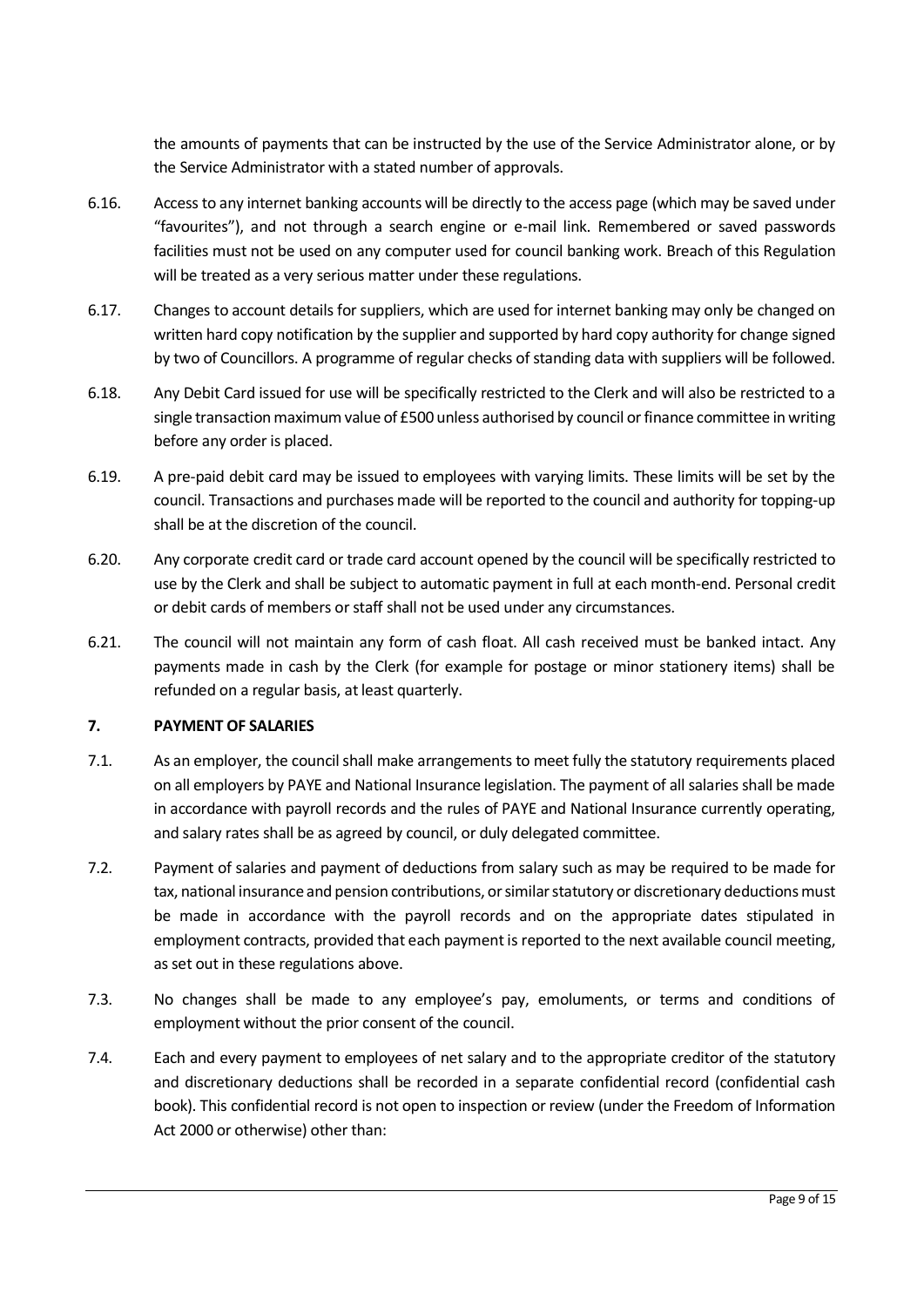- a) by any councillor who can demonstrate a need to know;
- b) by the internal auditor;
- c) by the external auditor; or
- d) by any person authorised under Audit Commission Act 1998, or any superseding legislation.
- 7.5. The total of such payments in each calendar month shall be reported with all other payments as made as may be required under these Financial Regulations, to ensure that only payments due for the period have actually been paid.
- 7.6. An effective system of personal performance management should be maintained for the senior officers.
- 7.7. Any termination payments shall be supported by a clear business case and reported to the council. Termination payments shall only be authorised by council.
- 7.8. Before employing interim staff the council must consider a full business case.

# **8. LOANS AND INVESTMENTS**

- 8.1. All borrowings shall be effected in the name of the council, after obtaining any necessary borrowing approval. Any application for borrowing approval shall be approved by Council as to terms and purpose. The application for borrowing approval, and subsequent arrangements for the loan shall only be approved by full council.
- 8.2. Any financial arrangement which does not require formal borrowing approval from the Secretary of State/Welsh Assembly Government (such as Hire Purchase or Leasing of tangible assets) shall be subject to approval by the full council. In each case a report in writing shall be provided to council in respect of value for money for the proposed transaction.
- 8.3. The council will arrange with the council's banks and investment providers for the sending of a copy of each statement of account to the Chairman of the council at the same time as one is issued to the Clerk.
- 8.4. All loans and investments shall be negotiated in the name of the council and shall be for a set period in accordance with council policy.
- 8.5. The council shall consider the need for an Investment Strategy and Policy which, if drawn up, shall be in accordance with relevant regulations, proper practices and guidance. Any Strategy and Policy shall be reviewed by the council at least annually.
- 8.6. All investments of money under the control of the council shall be in the name of the council.
- 8.7. All investment certificates and other documents relating thereto shall be retained in the custody of the Clerk.
- 8.8. Payments in respect of short term or long term investments, including transfers between bank accounts held in the same bank, or branch, shall be made in accordance with Regulation 5 (Authorisation of payments) and Regulation 6 (Instructions for payments).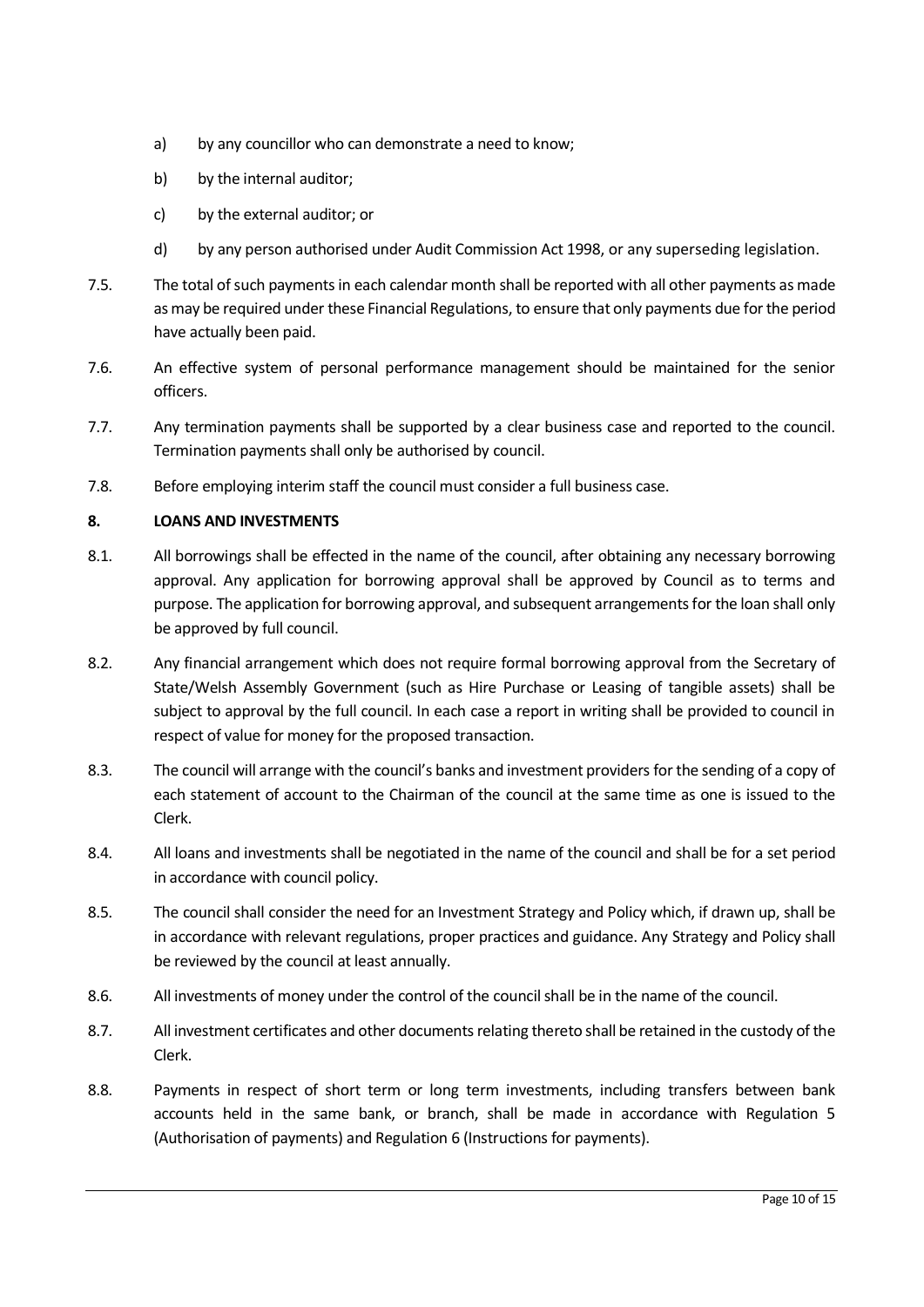# **9. INCOME**

- 9.1. The collection of all sums due to the council shall be the responsibility of and under the supervision of the Clerk.
- 9.2. Particulars of all charges to be made for work done, services rendered or goods supplied shall be agreed annually by the council, notified to the Clerk and the Clerk shall be responsible for the collection of all accounts due to the council.
- 9.3. The council will review all fees and charges at least annually, following a report of the Clerk.
- 9.4. Any sums found to be irrecoverable and any bad debts shall be reported to the council and shall be written off in the year.
- 9.5. All sums received on behalf of the council shall be banked intact as directed by the Clerk. In all cases, all receipts shall be deposited with the council's bankers with such frequency as the Clerk considers necessary.
- 9.6. The origin of each receipt shall be entered on the paying-in slip.
- 9.7. Personal cheques shall not be cashed out of money held on behalf of the council.
- 9.8. The Clerk shall promptly complete any VAT Return that is required. Any repayment claim due in accordance with VAT Act 1994 section 33 shall be made at least annually coinciding with the financial year end.
- 9.9. Where any significant sums of cash are regularly received by the council, the Clerk shall take such steps as are agreed by the council to ensure that more than one person is present when the cash is counted in the first instance, that there is a reconciliation to some form of control such as ticket issues, and that appropriate care is taken in the security and safety of individuals banking such cash.
- 9.10. [Any income arising which is the property of a charitable trust shall be paid into a charitable bank account. Instructions for the payment of funds due from the charitable trust to the council (to meet expenditure already incurred by the authority) will be given by the Managing Trustees of the charity meeting separately from any council meeting (see also Regulation 16 below)].

# **10. ORDERS FOR WORK, GOODS AND SERVICES**

- 10.1. An official order or letter shall be issued for all work, goods and services unless a formal contract is to be prepared or an official order would be inappropriate. Copies of orders shall be retained.
- 10.2. Order books shall be controlled by the Clerk.
- 10.3. All members and officers are responsible for obtaining value for money at all times. An officer issuing an official order shall ensure as far as reasonable and practicable that the best available terms are obtained in respect of each transaction, usually by obtaining three or more quotations or estimates from appropriate suppliers, subject to any *de minimis* provisions in Regulation 11.1 below.
- 10.4. A member may not issue an official order or make any contract on behalf of the council.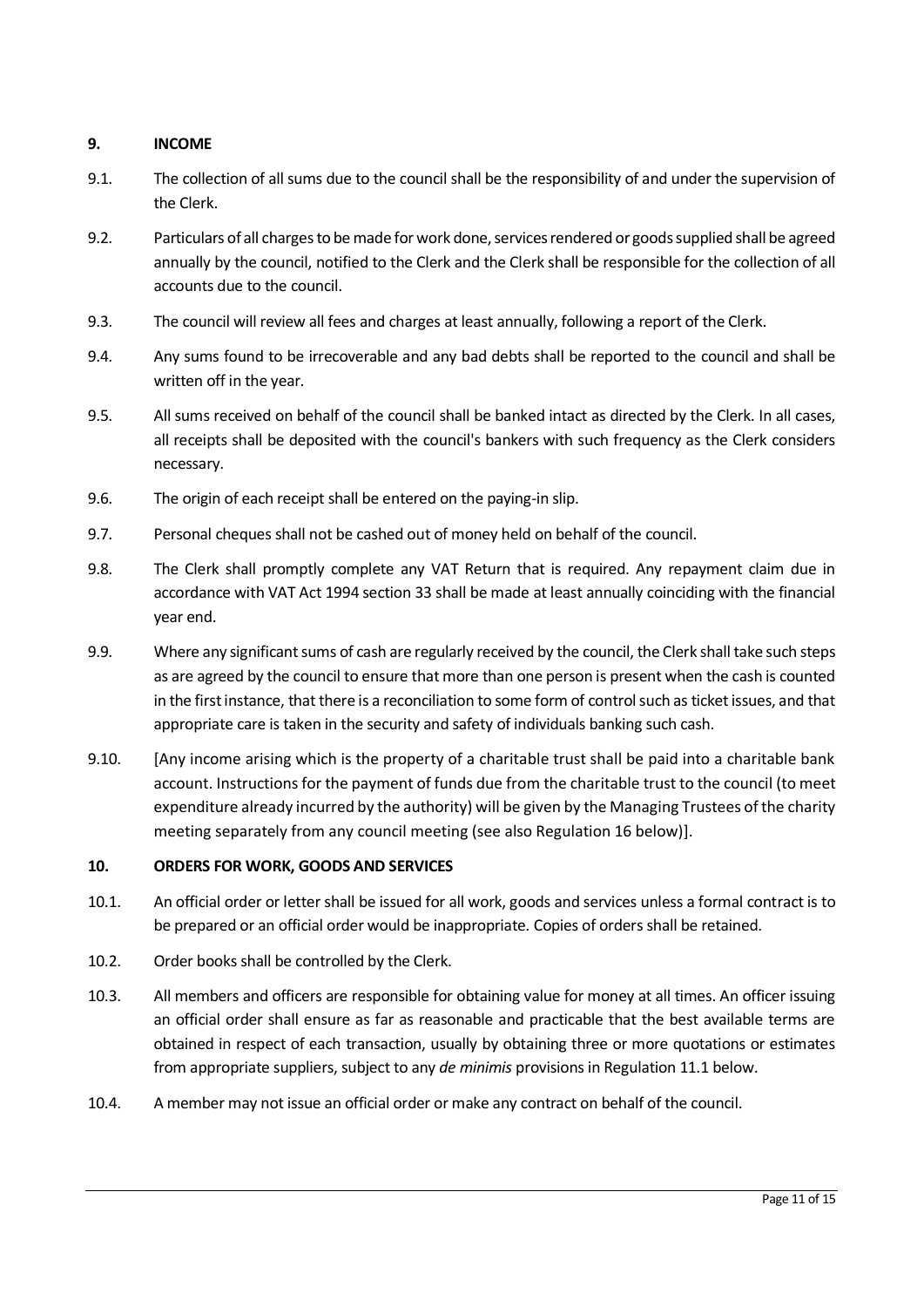10.5. The Clerk shall verify the lawful nature of any proposed purchase before the issue of any order, and in the case of new or infrequent purchases or payments, the Clerk shall ensure that the statutory authority shall be reported to the meeting at which the order is approved so that the minutes can record the power being used.

#### **11. CONTRACTS**

- 11.1. Procedures as to contracts are laid down as follows:
	- a. Every contract shall comply with these financial regulations, and no exceptions shall be made otherwise than in an emergency provided that this regulation need not apply to contracts which relate to items (i) to (vi) below:
		- i. for the supply of gas, electricity, water, sewerage and telephone services;
		- ii. for specialist services such as are provided by solicitors, accountants, surveyors and planning consultants;
		- iii. for work to be executed or goods or materials to be supplied which consist of repairs to or parts for existing machinery or equipment or plant;
		- iv. for work to be executed or goods or materials to be supplied which constitute an extension of an existing contract by the council;
		- v. for additional audit work of the external auditor up to an estimated value of £500 (in excess of this sum the Clerk shall act after consultation with the Chairman and Vice Chairman of council); and
		- vi. For goods or materials proposed to be purchased which are proprietary articles and / or are only sold at a fixed price.
	- b. Where the council intends to procure or award a public supply contract, public service contract or public works contract as defined by The Public Contracts Regulations 2015 ("the Regulations") which is valued at £25,000 or more, the council shall comply with the relevant requirements of the Regulations<sup>2</sup>.
	- c. The full requirements of The Regulations, as applicable, shall be followed in respect of the tendering and award of a public supply contract, public service contract or public works contract which exceed thresholds in The Regulations set by the Public Contracts Directive 2014/24/EU (which may change from time to time) $3$ .

- a. For public supply and public service contracts 209,000 Euros (£164,176)
- b. For public works contracts 5,225,000 Euros (£4,104,394)

<sup>&</sup>lt;sup>2</sup> The Regulations require councils to use the Contracts Finder website to advertise contract opportunities, set out the procedures to be followed in awarding new contracts and to publicise the award of new contracts

<sup>&</sup>lt;sup>3</sup> Thresholds currently applicable are: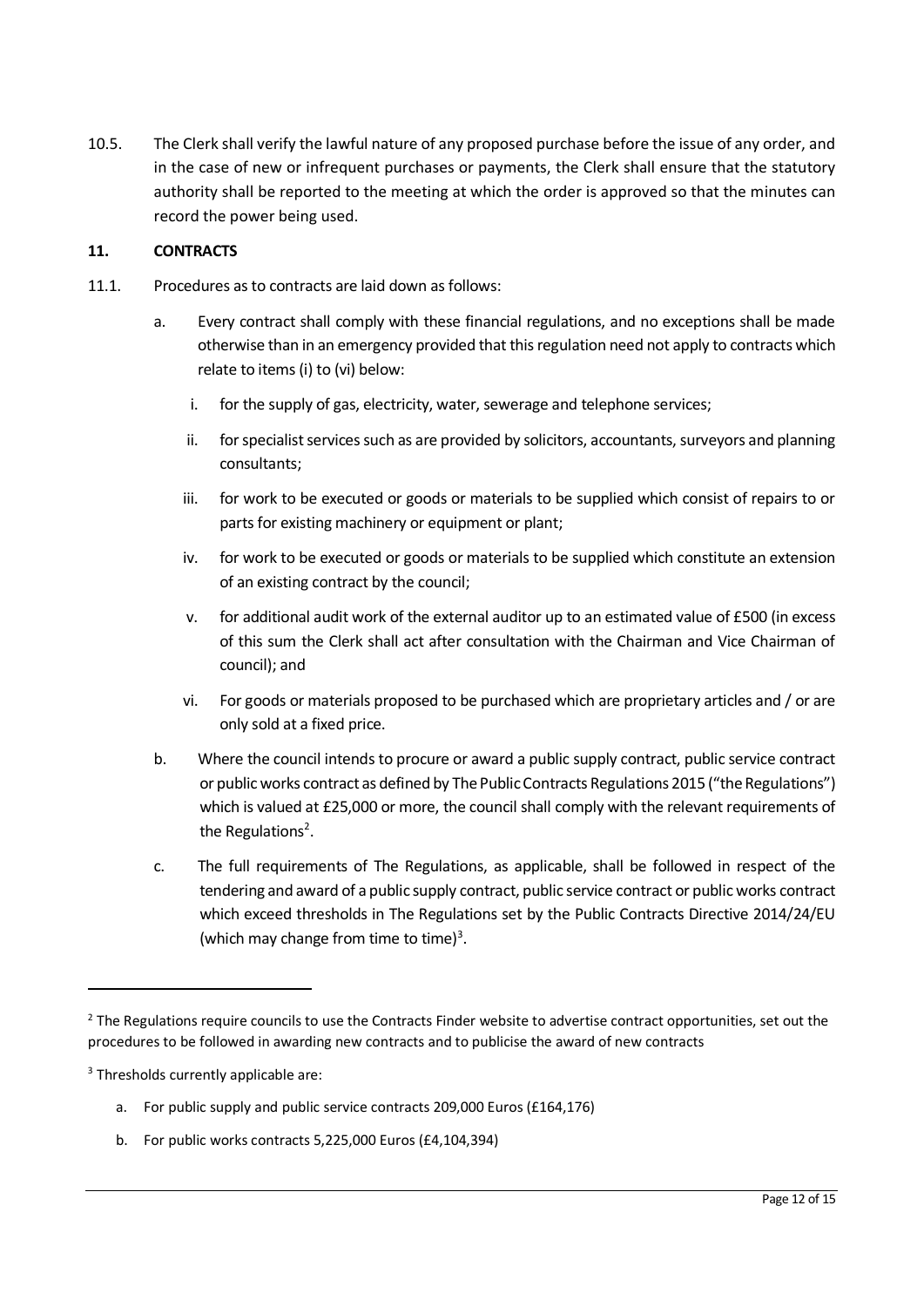- d. When applications are made to waive financial regulations relating to contracts to enable a price to be negotiated without competition the reason shall be embodied in a recommendation to the council.
- e. Such invitation to tender shall state the general nature of the intended contract and the Clerk shall obtain the necessary technical assistance to prepare a specification in appropriate cases. The invitation shall in addition state that tenders must be addressed to the Clerk in the ordinary course of post. Each tendering firm shall be supplied with a specifically marked envelope in which the tender is to be sealed and remain sealed until the prescribed date for opening tenders for that contract.
- f. All sealed tenders shall be opened at the same time on the prescribed date by the Clerk in the presence of at least one member of council.
- g. Any invitation to tender issued under this regulation shall be subject to Standing Orders, <sup>4</sup> and shall refer to the terms of the Bribery Act 2010.
- h. When it is to enter into a contract of less than £25,000 in value for the supply of goods or materials or for the execution of works or specialist services other than such goods, materials, works or specialist services as are excepted as set out in paragraph (a) the Clerk shall obtain 3 quotations (priced descriptions of the proposed supply); where the value is below £3,000 and above £100 the Clerk shall strive to obtain 3 estimates. Otherwise, Regulation 10.3 above shall apply.
	- i. The council shall not be obliged to accept the lowest or any tender, quote or estimate.
	- j. Should it occur that the council, or duly delegated committee, does not accept any tender, quote or estimate, the work is not allocated and the council requires further pricing, provided that the specification does not change, no person shall be permitted to submit a later tender, estimate or quote who was present when the original decision making process was being undertaken.

# **12. PAYMENTS UNDER CONTRACTS FOR BUILDING OR OTHER CONSTRUCTION WORKS (PUBLIC WORKS CONTRACTS)**

- 12.1. Payments on account of the contract sum shall be made within the time specified in the contract by the Clerk upon authorised certificates of the architect or other consultants engaged to supervise the contract (subject to any percentage withholding as may be agreed in the particular contract).
- 12.2. Where contracts provide for payment by instalments the Clerk shall maintain a record of all such payments. In any case where it is estimated that the total cost of work carried out under a contract, excluding agreed variations, will exceed the contract sum of 5% or more a report shall be submitted to the council.

<sup>4</sup> Based on NALC's model standing order 18d in Local Councils Explained © 2013 National Association of Local Councils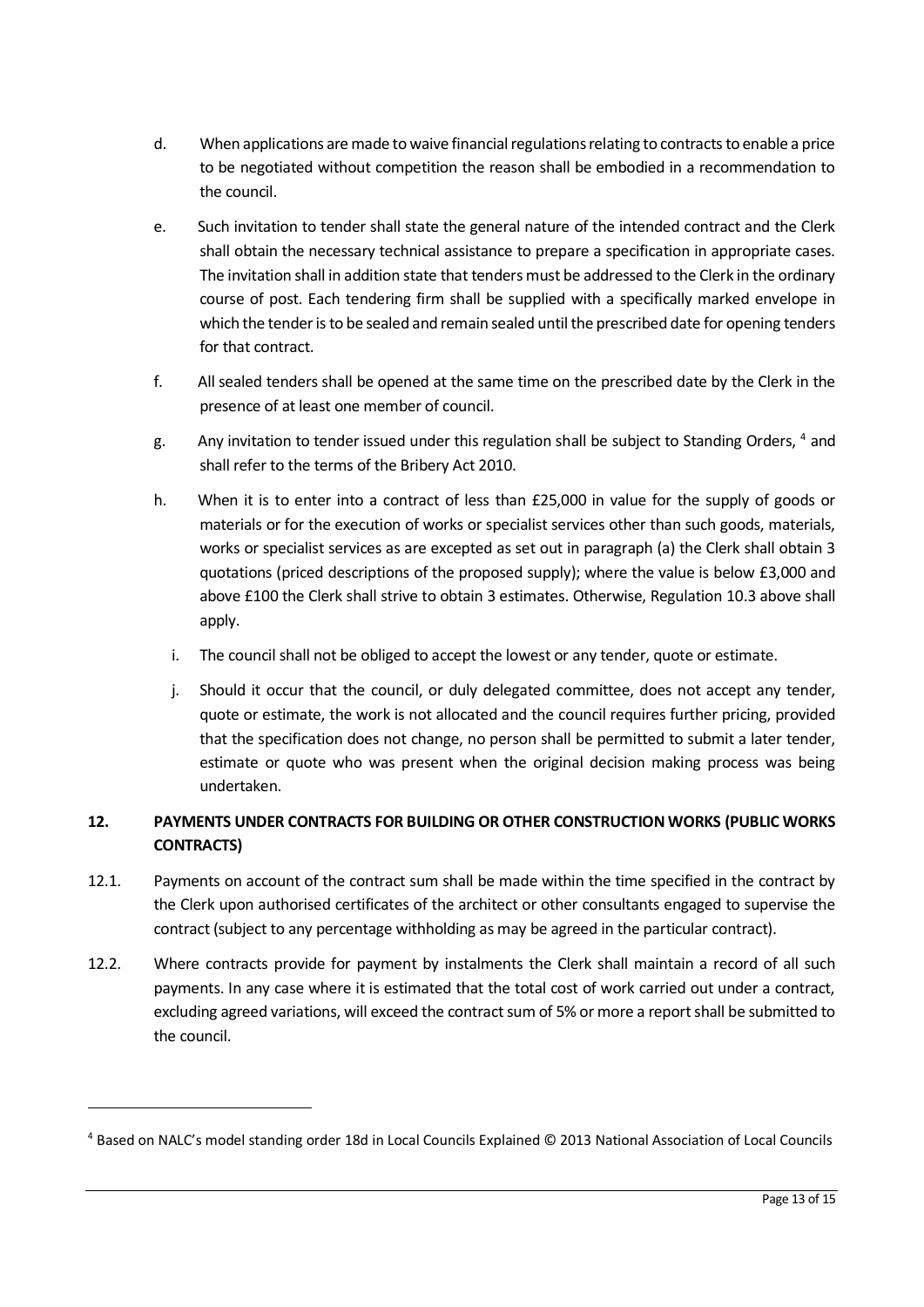12.3. Any variation to a contract or addition to or omission from a contract must be approved by the council and Clerk to the contractor in writing, the council being informed where the final cost is likely to exceed the financial provision.

#### **13. ASSETS, PROPERTIES AND ESTATES**

- 13.1. The Clerk shall make appropriate arrangements for the custody of all title deeds and Land Registry Certificates of properties held by the council. The Clerk shall ensure a record is maintained of all properties held by the council, recording the location, extent, plan, reference, purchase details, nature of the interest, tenancies granted, rents payable and purpose for which held in accordance with Accounts and Audit Regulations.
- 13.2. No tangible moveable property shall be purchased or otherwise acquired, sold, leased or otherwise disposed of, without the authority of the council, together with any other consents required by law, save where the estimated value of any one item of tangible movable property does not exceed £250.
- 13.3. No real property (interests in land) shall be sold, leased or otherwise disposed of without the authority of the council, together with any other consents required by law. In each case a report in writing shall be provided to council in respect of valuation and surveyed condition of the property (including matters such as planning permissions and covenants) together with a proper business case (including an adequate level of consultation with the electorate).
- 13.4. No real property (interests in land) shall be purchased or acquired without the authority of the full council. In each case a report in writing shall be provided to council in respect of valuation and surveyed condition of the property (including matters such as planning permissions and covenants) together with a proper business case (including an adequate level of consultation with the electorate).
- 13.5. Subject only to the limit set in Regulation 14.2 above, no tangible moveable property shall be purchased or acquired without the authority of the full council. In each case a report in writing shall be provided to council with a full business case.
- 13.6. The Clerk shall ensure that an appropriate and accurate Register of Assets and Investments is kept up to date. The continued existence of tangible assets shown in the Register shall be verified at least annually, possibly in conjunction with a health and safety inspection of assets.

#### **14. INSURANCE**

- 14.1. Following the annual risk assessment (per Regulation 17), the Clerk shall effect all insurances and negotiate all claims on the council's insurers in consultation with the Clerk.
- 14.2. The Clerk shall keep a record of all insurances effected by the council and the property and risks covered thereby and annually review it.
- 14.3. The Clerk shall be notified of any loss liability or damage or of any event likely to lead to a claim, and shall report these to council at the next available meeting.
- 14.4. All appropriate members and employees of the council shall be included in a suitable form of security or fidelity guarantee insurance which shall cover the maximum risk exposure as determined annually by the council, or duly delegated committee.